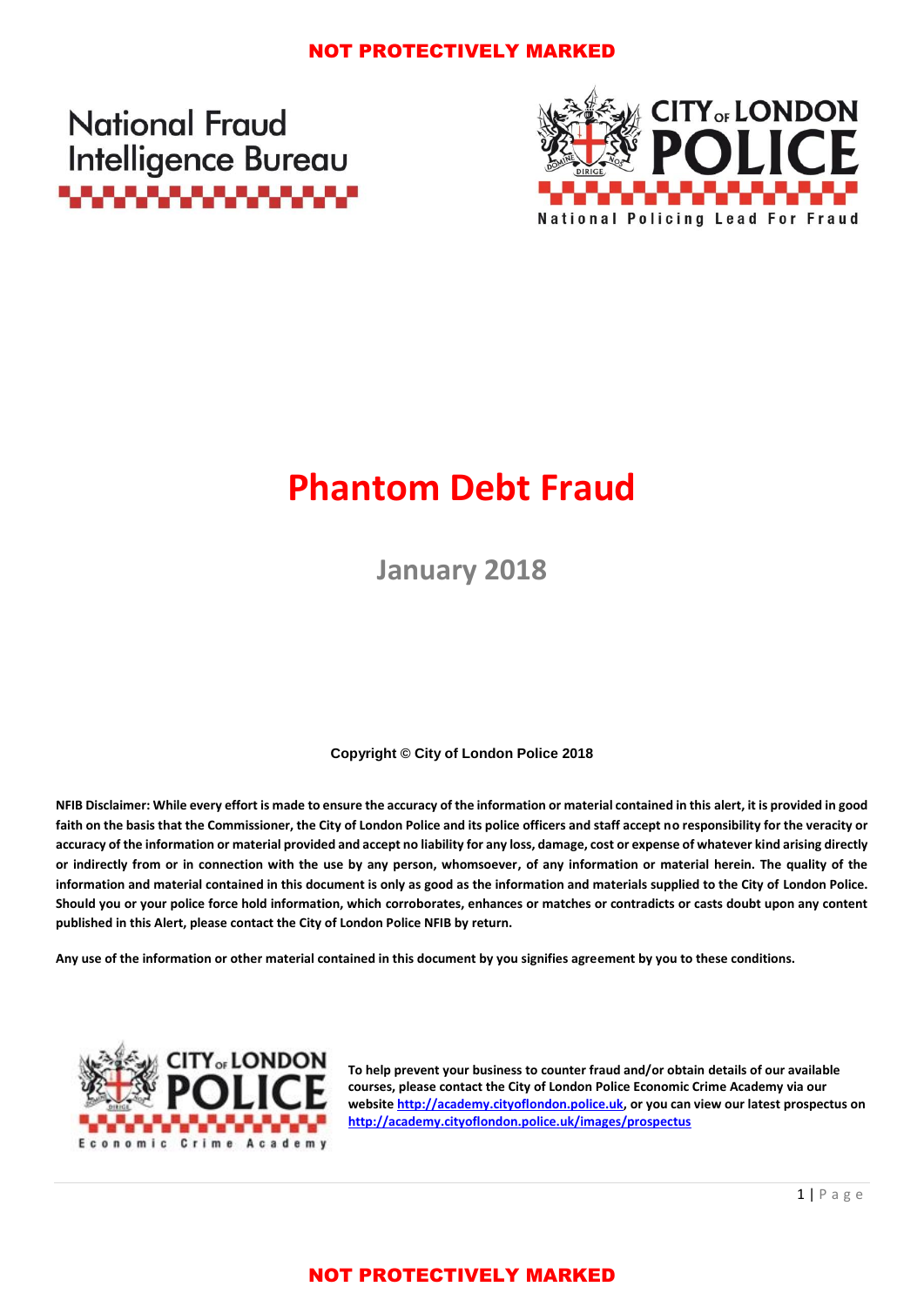#### NOT PROTECTIVELY MARKED

## **Phantom Debt Fraud**

The information contained within this alert is based on information gathered by the National Fraud Intelligence Bureau (NFIB). The purpose of sharing this information with law enforcement partners and key stakeholders is to assist in preventing/detecting crime, bringing offenders to justice and increasing awareness of enablers currently being utilised by criminals.

**It is important to recognise that there are key differences between the various entities who seek to settle debts or outstanding fees in England and Wales. These differences range from the type of debt they will enforce to the legal powers they possess. To learn more, please take a look at some of the helpful information and links on the Step Change Debt Charity website; [https://www.stepchange.org/debt](https://www.stepchange.org/debt-info/debt-collection/bailiffs-and-debt-collectors-differences.aspx)[info/debt-collection/bailiffs-and-debt-collectors-differences.aspx](https://www.stepchange.org/debt-info/debt-collection/bailiffs-and-debt-collectors-differences.aspx)**

# **ALERT CONTENT**

Action Fraud has recently experienced an increase in the number of calls to members of the public by fraudsters requesting payments for a "phantom" debt.

The fraud involves being cold-called by someone purporting to be a debt collector, bailiff or other type of enforcement agent. The fraudster may claim to be working under instruction of a court, business or other body and suggest they are recovering funds for a non-existent debt.

The fraudsters are requesting payment, sometimes by bank transfer and if refused, they threaten to visit homes or workplaces in order to recover the supposed debt that is owed. In some cases, the victim is also threatened with arrest. From the reports Action Fraud has received, this type of fraud is presently occurring throughout the UK.

# **PROTECTION / PREVENTION ADVICE**

**Protect Yourself**

- Make vigorous checks if you ever get a cold call. Bailiffs for example, should always be able to provide you with a case number and warrant number, along with their name and the court they are calling from; make a note of all details provided to you.
- If you receive a visit from a bailiff, they must always identify themselves as a Court Bailiff at the earliest possible opportunity. Ask to see sight of their identity card which they must carry to prove who they are, this card shows their photograph and identity number. They will also carry the physical warrant showing the debt and endorsed with a court seal.
- If you work for a business and receive a call or visit, be sure to speak with your manager or business owner first. Never pay the debts yourself on behalf of the business you work for; some fraudsters have suggested employees make payment suggesting they can then be reimbursed by their employer when in reality the debt is non-existent.

# NOT PROTECTIVELY MARKED